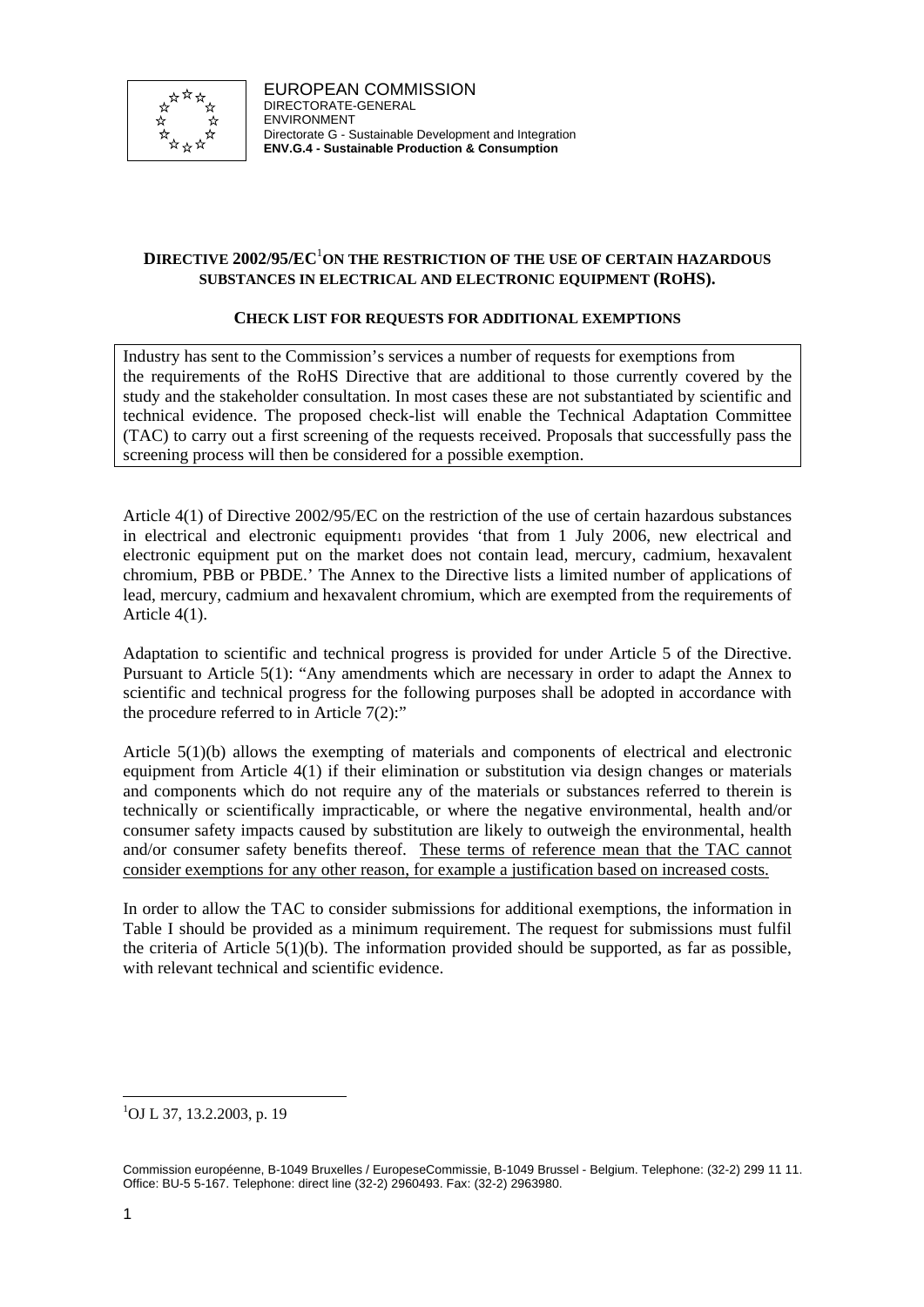# **TABLE I – CHECK LIST**

### **PROPOSALS FOR FURTHER EXEMPTIONS FROM THE REQUIREMENTS OF ARTICLE 4(1) OF DIRECTIVE 2002/95/EC FOR SPECIFIC APPLICATIONS OF LEAD, MERCURY, CADMIUM, HEXAVALENT CHROMIUM.**

# **Submitted by: Test and Measurement Coalition**

The Test & Measurement Coalition includes six leading companies producing Category 9 type products: Agilent Technologies, Anritsu, Fluke Corporation, Keithley Instruments, National Instruments, and Tektronix.

 $\overline{1}$ 

| Criteria                                                                                                                                                                                                                                    | <b>Information:</b><br>Please provide supporting technical and scientific evidence                                                                                                                                                                                                                                                                                                                                                                                                                     |
|---------------------------------------------------------------------------------------------------------------------------------------------------------------------------------------------------------------------------------------------|--------------------------------------------------------------------------------------------------------------------------------------------------------------------------------------------------------------------------------------------------------------------------------------------------------------------------------------------------------------------------------------------------------------------------------------------------------------------------------------------------------|
| 1. Please indicate the specific application<br>for which the exemption is requested and                                                                                                                                                     | Lead and cadmium in optical and filter glass in monitoring and<br>control instruments (Category 9.)                                                                                                                                                                                                                                                                                                                                                                                                    |
| indicate a precise and clear wording for the<br>new exemption.                                                                                                                                                                              | There are many category 9 applications that require the use of<br>lead and cadmium in optical and filter glass. Optical and filter                                                                                                                                                                                                                                                                                                                                                                     |
| Please describe the material/component of<br>the electrical and electronic equipment that<br>contains the hazardous substance.                                                                                                              | glass is formed into lenses, and other shapes for filter windows<br>and prisms. Lead as an oxide in glass provides technological<br>properties such as a high refractive index combined with good<br>transmission, conductance and low stress birefringence in a<br>very compact form factor.                                                                                                                                                                                                          |
| Please indicate the functionality of the<br>substance in the material of the equipment.                                                                                                                                                     |                                                                                                                                                                                                                                                                                                                                                                                                                                                                                                        |
| Provide a detailed description of the<br>application which explains why the<br>restricted substance is currently required or<br>used.<br>Please indicate the quantity of the<br>hazardous substance present in the whole<br>equipment (Kg). | In addition to the well-known functionality of adding lead to<br>glass as described in the Oeko report, the use of lead provides<br>another characteristic critical to monitoring and control<br>instruments (Category 9), enabling high end optical imaging<br>systems to have stable performance across the wide operating<br>temperature range. The addition of lead to glass allows a<br>precise characterisation of changes to its index of refraction<br>and dispersion with temperature.        |
|                                                                                                                                                                                                                                             | Other applications include Interferometry solutions. As a laser<br>beam passes through the optic, (a transmissive element on a<br>measurement path), the stability of the system depends on<br>designed-in compensation for that optic's variations (e.g. the<br>thermo-optic coefficient dn/dT) over a full temperature range.                                                                                                                                                                        |
|                                                                                                                                                                                                                                             | Gas Chromatograph Detectors also use leaded optical filter<br>glass as the glass must not shift colour or optical quality over<br>the range-40 $\degree$ C to +450 $\degree$ C while maintaining very low optical<br>interference and absorption. The main use for this detector is<br>the low level analysis of hydrogen flame colour to measure<br>amounts of nitrogen, sulphur, and phosphorus in a chemical<br>matrix for raw oil, natural gas, etc. in order to verify they meet<br>EU standards. |
|                                                                                                                                                                                                                                             | Filter glass containing cadmium is used, for example, in<br>chromatography, microscopes and spectroscopy to create<br>various illumination and imaging modes by optical modulators.<br>Additional applications of optical modulators include lasers and<br>waveguides.                                                                                                                                                                                                                                 |
|                                                                                                                                                                                                                                             | One useful cadmium-containing material for these applications<br>is cadmium telluride. Despite being even more expensive than                                                                                                                                                                                                                                                                                                                                                                          |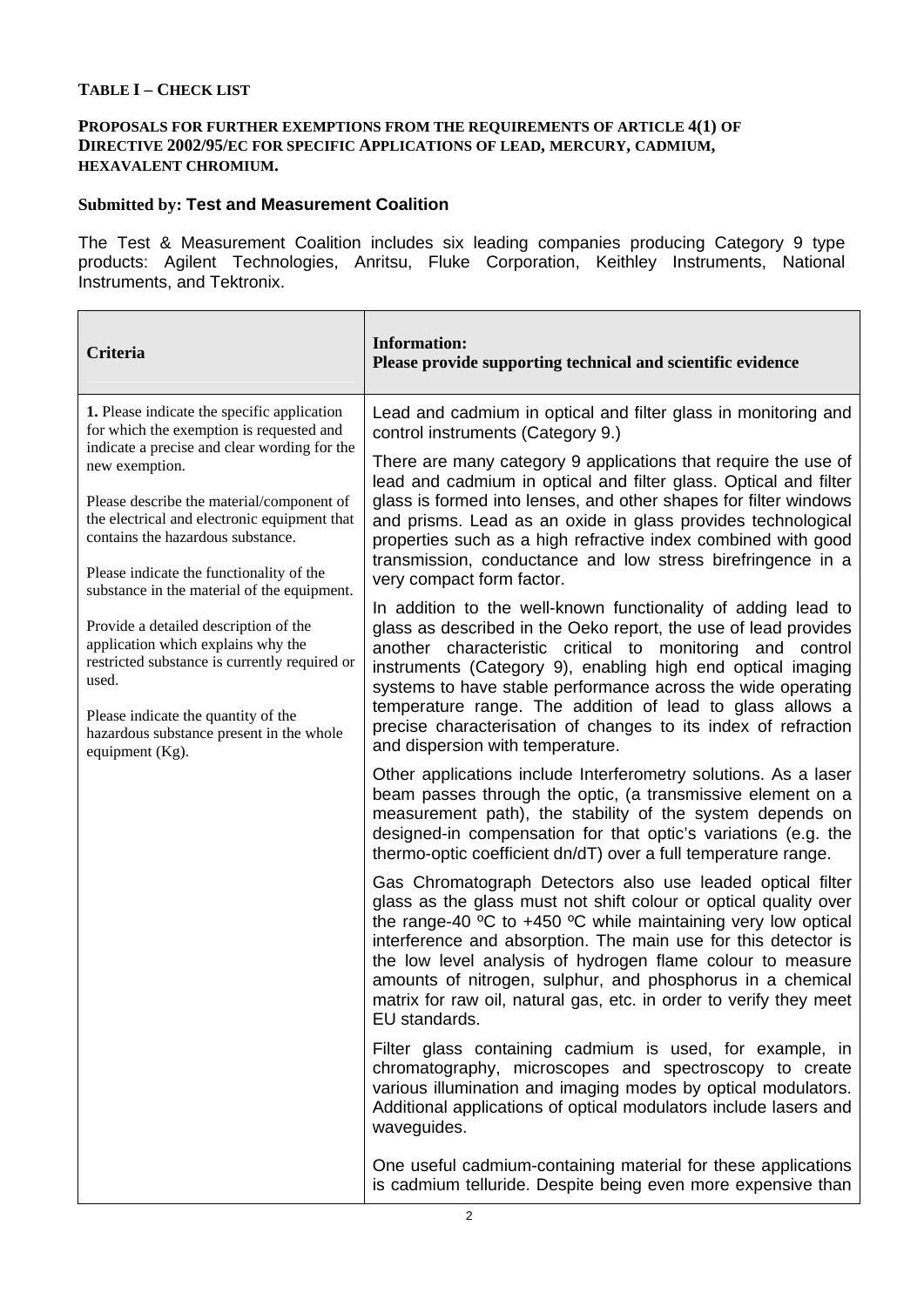| Criteria                                                                                                                                                                                              | <b>Information:</b><br>Please provide supporting technical and scientific evidence                                                                                                                                                                                                                                                                                                                                                                                                                                                                                                                                                                                                                          |
|-------------------------------------------------------------------------------------------------------------------------------------------------------------------------------------------------------|-------------------------------------------------------------------------------------------------------------------------------------------------------------------------------------------------------------------------------------------------------------------------------------------------------------------------------------------------------------------------------------------------------------------------------------------------------------------------------------------------------------------------------------------------------------------------------------------------------------------------------------------------------------------------------------------------------------|
|                                                                                                                                                                                                       | silver, this material has unique characteristics, including a low<br>absorption coefficient and high thermal runaway temperature,<br>that are good for high-power IR laser windows and mirrors. A<br>recent innovation utilizing this material is in a filter for remote<br>sensing over fibre optic networks.                                                                                                                                                                                                                                                                                                                                                                                              |
|                                                                                                                                                                                                       | Mixtures of cadmium selenide and cadmium sulphide<br>deposited on glass or silicon substrates result in tuneable red,<br>yellow, or green fluorescent material. This enables construction<br>of highly achromatic IR retarders in interferometer applications<br>such as holography.                                                                                                                                                                                                                                                                                                                                                                                                                        |
|                                                                                                                                                                                                       | We have reviewed the product portfolios of the T&M Coalition<br>members and identified the following examples of applications<br>where optical and filter glass with lead and cadmium are used<br>in Category 9 equipment:                                                                                                                                                                                                                                                                                                                                                                                                                                                                                  |
|                                                                                                                                                                                                       | Atomic Force Microscope (AFM)<br>$\bullet$<br>Nanoindenters<br>$\bullet$<br>Laser Interferometer Metrology Solutions<br>٠<br>Laser-based Dynamic Calibration Systems<br>$\bullet$<br>Lithography Solutions (for integrated circuit fabrication)<br>$\bullet$<br>Photonic Bit Error Ratio Test (BERT) Solutions<br>$\bullet$<br><b>Photonic Digital Communication Analyzers</b><br>$\bullet$<br>Photonic Jitter Generation and Analysis Systems<br>٠<br><b>Optical Modulation Analyzers</b><br>$\bullet$<br><b>Optical Power Meters</b><br>$\bullet$<br><b>Optical Attenuators</b><br>$\bullet$<br><b>Optical Sources</b><br>٠<br>Lightwave Component Analyzers (LCA)<br>Gas Chromatographs<br>Spectrometers |
|                                                                                                                                                                                                       | "250 tons of lead-containing optical glass with a lead oxide<br>content of approx.140 tons were processed in 2002 in the EU.<br>The use of cadmium-containing filter glass totalled in the EU<br>approx. 8 tons, the cadmium quantity being approx. 80 kg."<br>Source: Spectaris input to original exemption 13                                                                                                                                                                                                                                                                                                                                                                                             |
| 2. Please explain why the elimination or<br>substitution of the hazardous substance via<br>design changes of materials and<br>components is currently technically or<br>scientifically impracticable. | Leaded optical filter glass cannot be replaced in all precision<br>optical applications, including laser head lenses and beam-<br>splitting interferometers, especially where high refractive index<br>glass is required. In applications requiring lower refractive<br>index, non-leaded glass is feasible and has been introduced.                                                                                                                                                                                                                                                                                                                                                                        |
|                                                                                                                                                                                                       | Interferometry solutions, as outlined above, are very complex<br>solutions with many optical elements in the measurement path.<br>The overall system performance is dependant on all optical<br>elements responding consistently to changes in temperature. If<br>an optical element constructed from a material with a different<br>dn/dT specification is substituted into the solution the system<br>will become unstable, drifting with temperature.                                                                                                                                                                                                                                                    |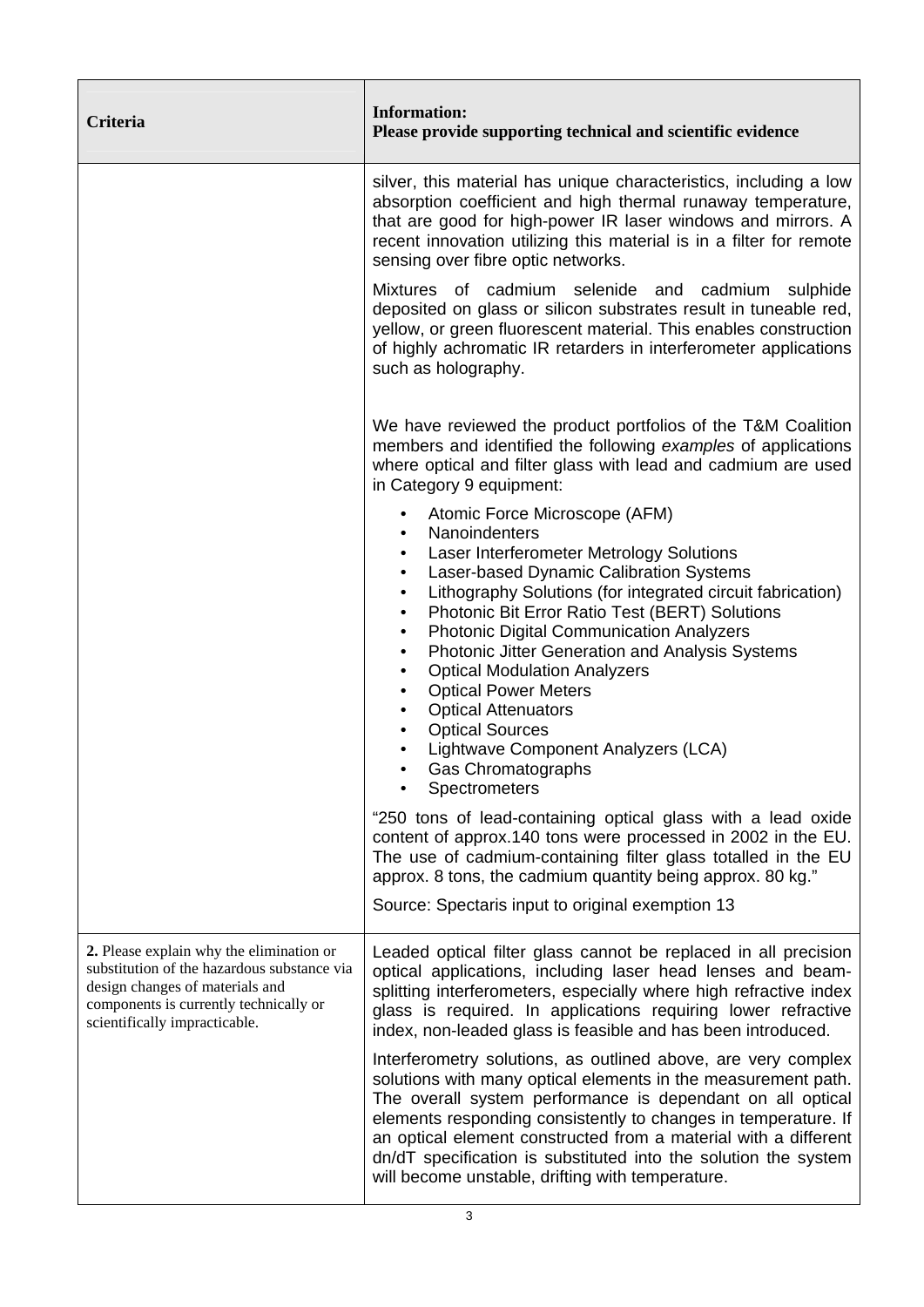| Criteria                                                                                                                                                                                                                                                                                                                                                                                                                                                                                                                                                                                                           | <b>Information:</b><br>Please provide supporting technical and scientific evidence                                                                                                                                                                                                                                                                                                                                                                                                                                                                                                                                         |
|--------------------------------------------------------------------------------------------------------------------------------------------------------------------------------------------------------------------------------------------------------------------------------------------------------------------------------------------------------------------------------------------------------------------------------------------------------------------------------------------------------------------------------------------------------------------------------------------------------------------|----------------------------------------------------------------------------------------------------------------------------------------------------------------------------------------------------------------------------------------------------------------------------------------------------------------------------------------------------------------------------------------------------------------------------------------------------------------------------------------------------------------------------------------------------------------------------------------------------------------------------|
|                                                                                                                                                                                                                                                                                                                                                                                                                                                                                                                                                                                                                    | In some of the photonic solutions listed above, the variance<br>between samples of even the same material can cause<br>unacceptable variations in performance. This requires that the<br>lifetime needs for the optical elements be purchased from the<br>same lot of glass from a supplier. In these high performance<br>solutions, substitution is impractical as the design and<br>qualification effort required is equivalent to that for a wholly<br>new product introduction.                                                                                                                                        |
|                                                                                                                                                                                                                                                                                                                                                                                                                                                                                                                                                                                                                    | For these special optical systems the performance of the<br>alternative glasses available are not identical to those with<br>added cadmium or lead, and are not sufficient to allow<br>substitution. Therefore lead and cadmium containing glasses<br>are still in use, when special properties of these glasses are<br>needed. This holds especially true for optical systems, where<br>the highest specifications have to be met to meet the sector<br>expectations of, for example, professional and industrial optics;<br>scientific and technical research and development; or chemical<br>and life science analysis. |
| 3. Please indicate if the negative<br>environmental, health and/or consumer<br>safety impacts caused by substitution are<br>likely to outweigh the environmental,<br>health and/or consumer safety benefits.<br>If existing, please refer to relevant studies<br>on negative impacts caused by<br>substitution.                                                                                                                                                                                                                                                                                                    | Optical glass and filter glass present no hazard whatsoever to<br>instrument users and consumers, as the lead and cadmium<br>elements are firmly incorporated in the glass matrix in the form<br>of oxides and do not constitute any toxic potential. In addition,<br>the lenses placed on the market have been surface-coated and<br>antireflection-coated using layers of extremely hard-to-dissolve,<br>strongly adhesive oxidic or fluorous compounds. This means<br>that the user cannot possibly get into contact with the actual<br>glass matrix.                                                                   |
| 4. Please indicate if feasible substitutes<br>currently exist in an industrial and/or<br>commercial (please provide reference for<br>the substitutes).<br>If substitutes exist on the market, please<br>indicate why they are not used. Please<br>indicate in which applications they are<br>used.<br>Please indicate what efforts are being<br>made by your company to develop<br>alternative techniques.<br>Please indicate if the alternative techniques<br>will be available by 1 July 2006 or at a<br>later stage. If not by that date, please<br>indicate when you expect an alternative to<br>be available? | According to current knowledge in glass technology, there is<br>currently no direct substitute for use in existing designs which<br>utilize optical and filter glass containing lead and cadmium due<br>to the high standards required in technology, medicine and<br>science. High optical quality is absolutely vital to meet<br>professional and industrial requirements and expectations.                                                                                                                                                                                                                              |
|                                                                                                                                                                                                                                                                                                                                                                                                                                                                                                                                                                                                                    | Due to the complexity of the properties and applications<br>involved, a clear-cut elimination of glass types containing<br>heavy metal is not feasible, nor is it possible to address the<br>problem on a case-to-case basis. In addition, this approach<br>would obstruct technological progress, as every modification<br>and new application would entail a new approval procedure for<br>an exemption.                                                                                                                                                                                                                 |
|                                                                                                                                                                                                                                                                                                                                                                                                                                                                                                                                                                                                                    | Technical optical suppliers have begun to provide some<br>substitutes for leaded technical glass. One may compare<br>Schott SF10 (leaded) to Schott N-SF10 (unleaded) as an<br>example. These new materials are not "drop-in replacement"<br>materials. In new designs, where the engineer and the<br>customer have design freedom, the unleaded material is a<br>In older products, there are differences<br>natural choice.                                                                                                                                                                                              |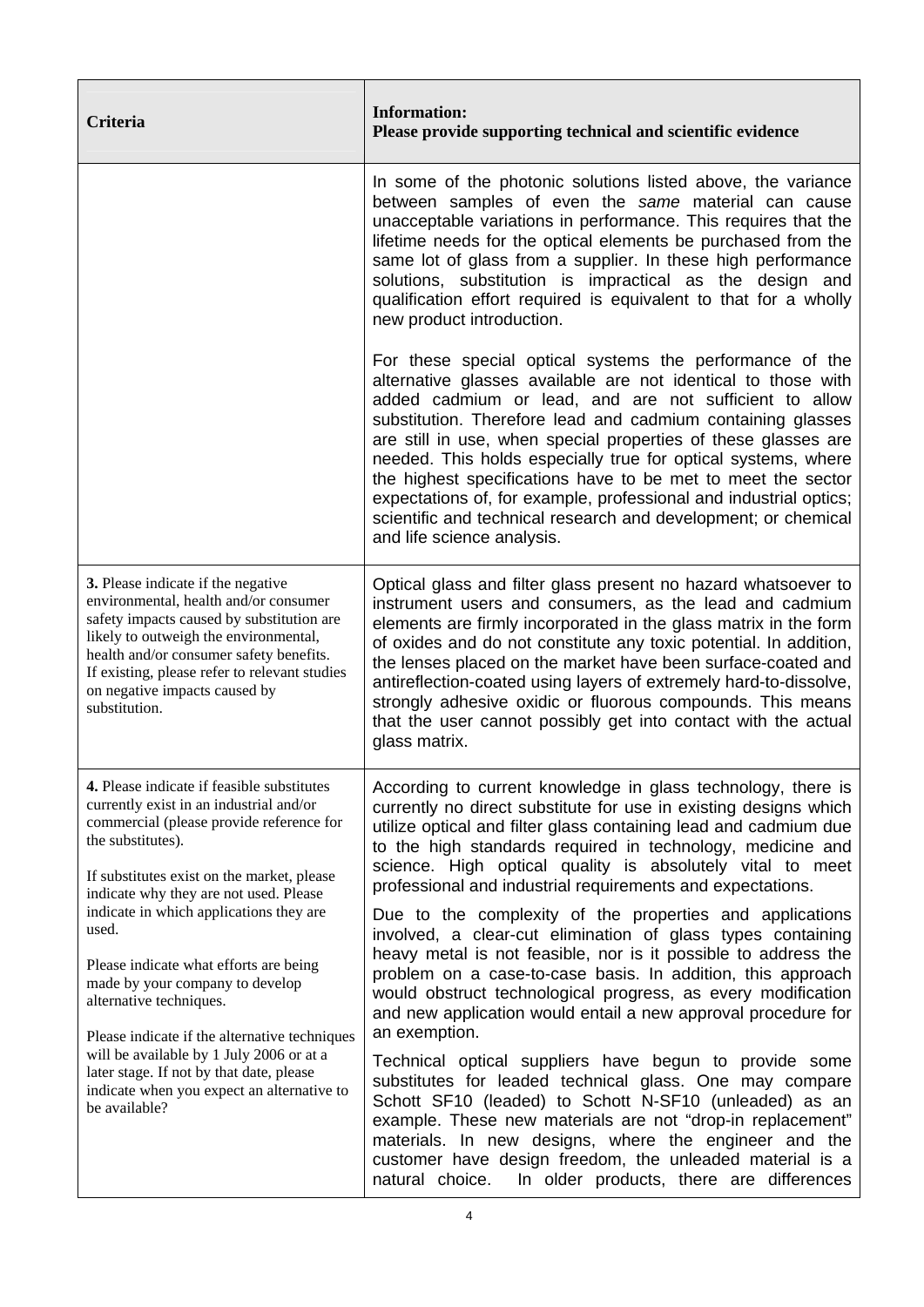| Criteria                                                                                                                | <b>Information:</b><br>Please provide supporting technical and scientific evidence                                                                                                                                                                                                                                                                                                                                                                                                                                                                                                                               |
|-------------------------------------------------------------------------------------------------------------------------|------------------------------------------------------------------------------------------------------------------------------------------------------------------------------------------------------------------------------------------------------------------------------------------------------------------------------------------------------------------------------------------------------------------------------------------------------------------------------------------------------------------------------------------------------------------------------------------------------------------|
|                                                                                                                         | between the leaded and unleaded material that make a "drop-<br>in" change impractical. Looking at the specifications of SF10<br>and N-SF10, one sees that there are differences:                                                                                                                                                                                                                                                                                                                                                                                                                                 |
|                                                                                                                         | Coefficient of thermal expansion<br>$\bullet$<br>Change of index of refraction with change in temperature<br>(dn/dT)<br>Density<br>$\bullet$                                                                                                                                                                                                                                                                                                                                                                                                                                                                     |
|                                                                                                                         | These differences prevent a direct substitution for the reasons<br>described in the section above. Cadmium glass substitutes<br>have not become generally available at this time.                                                                                                                                                                                                                                                                                                                                                                                                                                |
|                                                                                                                         | We therefore request that the exemption applies until 2021<br>for all Monitoring and Control products (aligned with<br>typical product lifecycles<br>and the first review of<br><b>Exemptions for Category 9.)</b>                                                                                                                                                                                                                                                                                                                                                                                               |
| 5. Please provide any other relevant<br>information that would support your<br>application for an additional exemption. | In discussing the suitability of 2011/65/EU Annex III Exemption<br>13(a) with R&D professionals, there is a concern to be<br>addressed regarding the lack of definition of "white glasses."<br>This was particularly relevant for products utilizing light outside<br>of the visible spectrum. Not one of our professionals could<br>point to an industry reference for "white glasses".                                                                                                                                                                                                                         |
|                                                                                                                         | If the addition of cadmium to glasses is restricted and only<br>allowed under Exemption 13(b), considerable research is<br>necessary to assess the need for potential substitutes in<br>monitoring and control applications.                                                                                                                                                                                                                                                                                                                                                                                     |
|                                                                                                                         | The diversity of monitoring and control optical applications<br>raises concerns regarding a potential restriction to innovation if<br>only the existing Exemptions 13(a) and 13(b) remain available.                                                                                                                                                                                                                                                                                                                                                                                                             |
|                                                                                                                         | If the exemption is not granted for Category 9 Monitoring and<br>Control; the adaptation and redesign of the sectors portfolios<br>would be considerably extended. This change of direction due<br>to unavailability of this substance exemption would cause<br>massive withdrawal of products from the EU market. This<br>would have very serious consequences, not only for Category<br>9 producers, but also on client industries which are of key<br>importance for the EU economy and competitiveness such as<br>communication, defense, research & development, aerospace,<br>electronic manufacture, etc. |
|                                                                                                                         | The removal of Cadmium above 0.1% for any optical glass<br>application besides "filters" and "reflectance standards" causes<br>significant issues as the applications within Category 9 which<br>may not be obvious as performing a filtering function. Uses in<br>beam-splitters are one of many examples.                                                                                                                                                                                                                                                                                                      |
|                                                                                                                         |                                                                                                                                                                                                                                                                                                                                                                                                                                                                                                                                                                                                                  |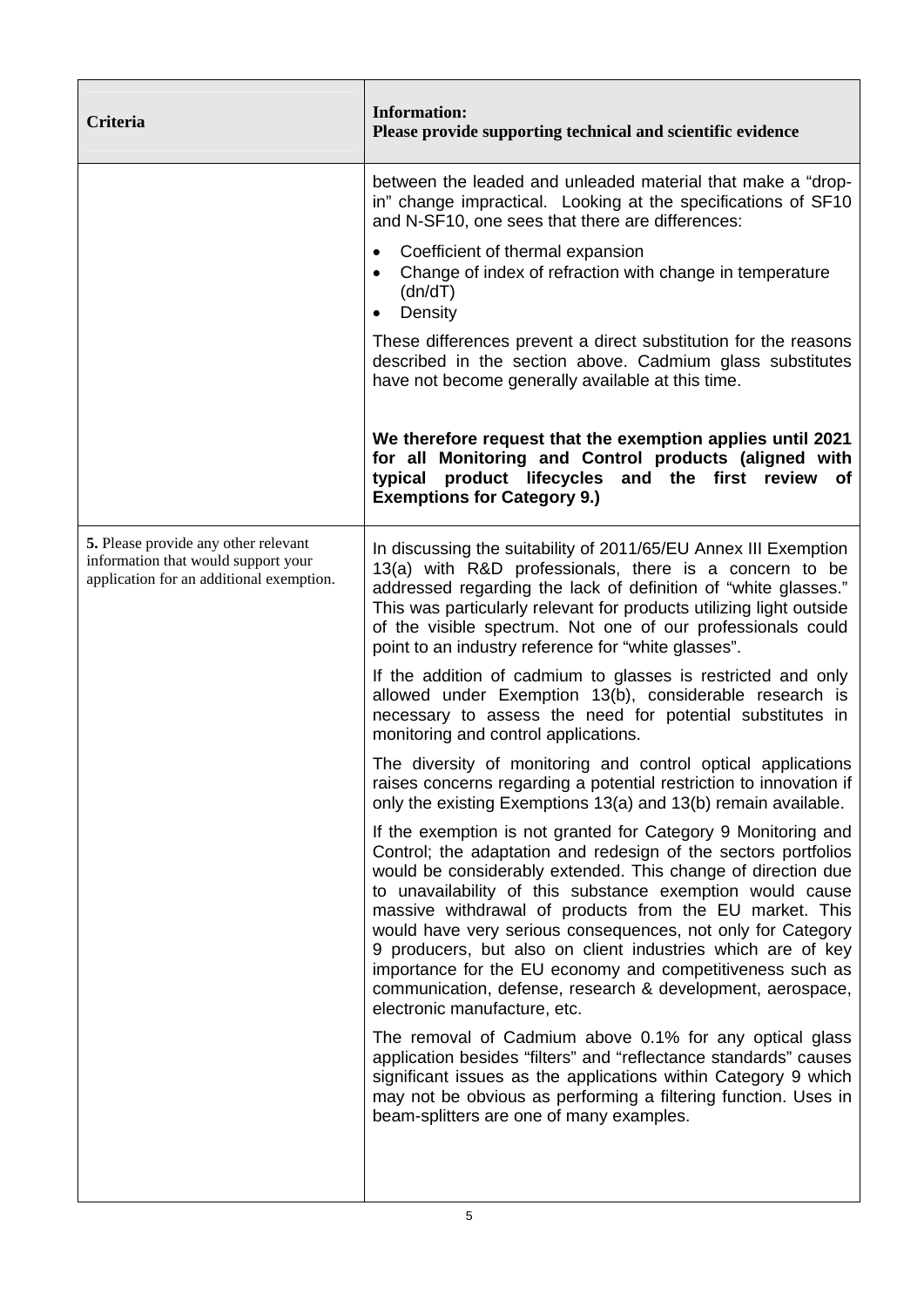| Criteria | <b>Information:</b><br>Please provide supporting technical and scientific evidence                                                                                                                                                                                                                                                                                                                                                                                                                                                                                                                                                                                                                                                                                                                                                                                                                                                          |
|----------|---------------------------------------------------------------------------------------------------------------------------------------------------------------------------------------------------------------------------------------------------------------------------------------------------------------------------------------------------------------------------------------------------------------------------------------------------------------------------------------------------------------------------------------------------------------------------------------------------------------------------------------------------------------------------------------------------------------------------------------------------------------------------------------------------------------------------------------------------------------------------------------------------------------------------------------------|
|          | <b>Specificity of Category 9 Sector</b>                                                                                                                                                                                                                                                                                                                                                                                                                                                                                                                                                                                                                                                                                                                                                                                                                                                                                                     |
|          | Professional Test & Measurement products include a wide<br>range of sophisticated electronic instruments including<br>electronic counters, signal generators, logic analyzers,<br>oscilloscopes, network analyzers, spectrum analyzers, power<br>meters, multi-meters, signal analyzers, chemical and biological<br>and communications test equipment. The<br>analyzers,<br>instruments are used by laboratories (for research and<br>compliance evaluation), universities (for technical training and<br>education), manufacturers (for product development and<br>manufacturing of their products), and governmental agencies<br>for conformance verification. They are essential to the good<br>functioning of electronic communications networks, heavy<br>industrial processes such as steel manufacturing, the testing of<br>vehicles for compliance with emissions standards, and the<br>monitoring of complex systems of all types. |
|          | Due to the specialized nature of the Test & Measurement<br>subset of Category 9 products they contain a relatively high<br>ratio of custom designed components compared to off-the-<br>components. Customers<br>shelf<br>require<br>that<br>Test<br>8.<br>Measurement products have greater bandwidth, speed,<br>accuracy, and measurement precision than the products they<br>themselves are producing.                                                                                                                                                                                                                                                                                                                                                                                                                                                                                                                                    |
|          | Most of these Category 9 products serve industrial monitoring<br>applications and are produced in vastly smaller quantities<br>compared to categories already in scope of RoHS. The entirety<br>of Category 9 product volumes in total is representative of less<br>than 0.25% of e-waste, of which industrial Test & Measurement<br>is a subset. Test & Measurement instruments are designed for<br>high reliability and are considered company capital assets - not<br>personal use products. Customers expect to use these<br>instruments for a minimum of ten years and for manufacturers<br>to provide upgrades to expand instrument functionality on the<br>basis of both number and type of measurements as well as<br>additional analytical functionality during product life.                                                                                                                                                      |
|          | The ERA study did not consider this exemption in detail since it<br>was foreseen to be available for medical or monitoring and<br>control products.                                                                                                                                                                                                                                                                                                                                                                                                                                                                                                                                                                                                                                                                                                                                                                                         |
|          | No detailed impact assessment has been undertaken for<br>Category 9 products as our sector has been out of scope prior<br>to July 2011. Availability of the original set of RoHS<br>Exemptions had been assumed as intimated from relevant<br>parties including the EU Commission during the development<br>of the RoHS Recast.                                                                                                                                                                                                                                                                                                                                                                                                                                                                                                                                                                                                             |
|          | Consequently, the long-term reliability of all alternatives has not<br>been fully evaluated for our applications. Our products have<br>long life time of 10 years on average; therefore substitutes<br>should be tested not only for meeting reliability requirements<br>but also for long term performance, going substantially beyond                                                                                                                                                                                                                                                                                                                                                                                                                                                                                                                                                                                                     |